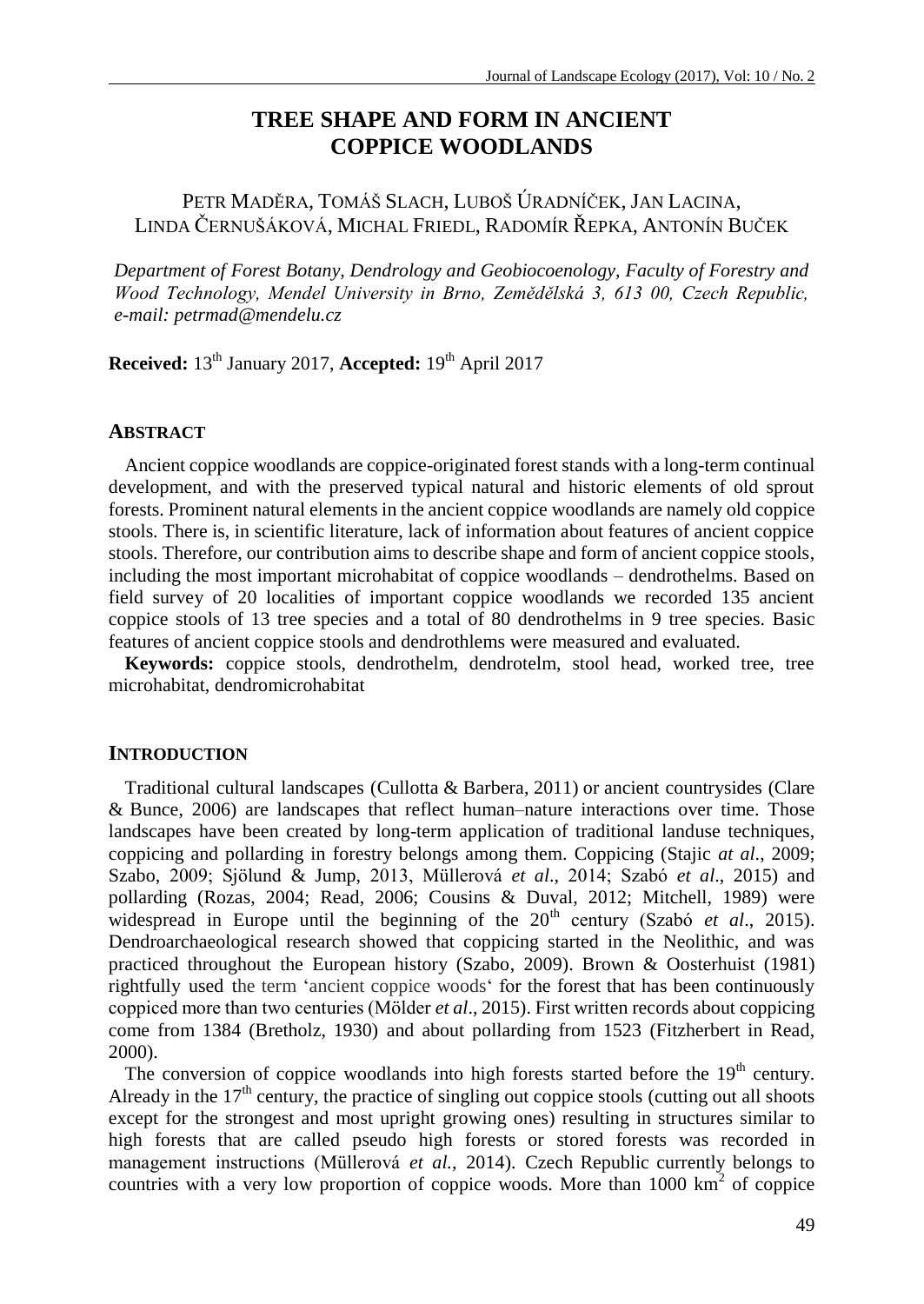woods were converted into high and stored forests after World War II. These stored forests could be the last remainders of ancient coppice woods. The area and distribution of stored forests are not known in the Czech Republic because stored forests are registered as high forests in forest management plans (Maděra *et al*., 2016). Similarly, less than 1 % of coppice woodlands and coppices with standards are reported from Cyprus, UK, Denmark, Sweden, Poland, Germany, Ireland, Finland, Malta, Estonia, Latvia and Lithuania. On the other hand, more than 10 % of these woodlands occur in Greece, Italy, France, Bulgaria, Hungary, Spain, Portugal, Luxembourg, Belgium and Slovenia (Kadavý *et al*., 2011).

Important components of ancient coppice woodlands are ancient coppice stools, multi-stemmed trees whose massive bases result from the centuries of felling and regrowth (Rackham, 2008). Glaves *et al*. (2009a; 2009b) added that the ancient woodlands typically feature a diverse range of tree forms. These are often the product of various types of human interference and management. The authors call the trees modified by human management as 'worked' or 'working' trees, which include pollards (lapsed and managed), coppices (including stored stems), coppards, shredded trees, stubs, multi-trunks, medusoids and layered trees (Read, 2000). These tree forms occur not only in the coppice woodlands, but outside woodlands too (Brown  $\&$  Fisher, 2009) as solitary veteran trees, memorable trees, boundary trees, in wood pastures, wood lots, alleys and as other small woody elements in the landscape.

Typical of large and old living trees are high volumes of coarse woody debris at different stages of decomposition and many types of tree microhabitats. Winter & Möller (2008), Remm & Lõhmus (2011), Vuidot *et al*. (2011), Larrieu *et al*. (2012), Regnery *et al.* (2013a; 2013b), Larrieu *et al*. (2014), Ouin *et al*. (2015) and Kraus *et al*. (2016) distinguish many types of tree microhabitats - different types of stem cavities, branch holes, bark losses, exposed sapwood and heartwood, trunk and crown breakages, cracks and scars, bark pockets, bark structures, crown deadwood, root buttress, witches brooms, cankers and burrs, fruiting bodies of fungi, epiphytes, nests, sap and resin runs, that are very valuable from the forest biodiversity point of view, because they serve as habitats for birds, bats, insects, small mammals, micro crustaceans, amphibians, fungi, lichens, mosses, etc. Tree microhabitats are commonly found in forest stands that have surpassed the first half of their natural life cycle. In regularly managed forests that are usually harvested no later than after the first third of the natural cycle, these features are often very rare (Cateau *et al*., 2015). On the other hand, certain types of microhabitats such as dendrothelms (water filled tree holes) may be more abundant in managed forests due to harvesting activities (Vuidot *et al.*, 2011; Larrieu *et al*., 2012).

Most works on tree microhabitats focus fir-beech forests and compare old growth, mature forests with managed forests (Schmidl *et al*., 2008; Winter & Möller, 2008; Remm & Lõhmus, 2011; Vuidot *et al*., 2011; Larrieau *et al*., 2012; Larrieau *et al*., 2014). Subject of interest in these studies are animals living in tree microhabitats, quantity of tree microhabitats in different forest types and age classes.

Dendrothelms are favoured by coppicing because their development is based on the removal of stems from the live coppice stools. Kitching (1971) considers water-filled tree holes to be the most common type of phytothelms in the temperate zone, distinguishing "pans", which maintain unbroken bark lining throughout their existence and "rot-holes", which penetrate to the tree sapwood and heartwood. He connects the "rot-holes" type of dendrothelms with stump-holes, holes in pollarded or coppiced trees and holes originating in wood exposed to pruning. Ouin *et al*., (2015) recorded dendrothelms when the orifice was wider than 3 cm, differentiating similarly between rotted-bottom dendrothelms with the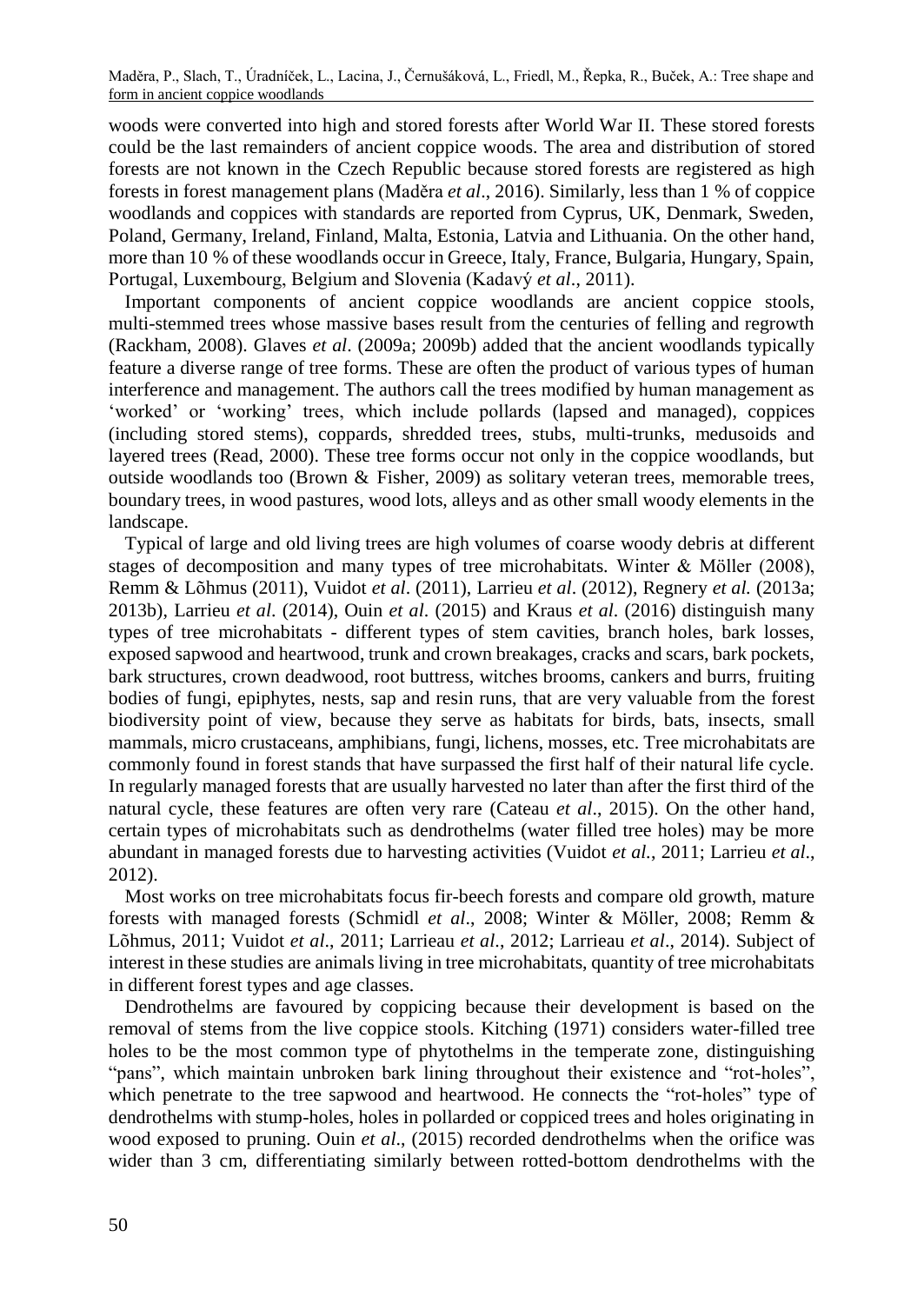cavity bottom of decayed wood and bark-lined dendrothelms with the cavity bottom of intact bark.

The first classification of dendrothelms was published by Kitching (1971) and it was based on their position on the stem (canopy layer above and field layer below 2 m above ground) and on their size (small – diameter up to 15 cm, medium – diameter 15-30 cm, and large diameter over 30 cm). Schmidl et al. (2008) pointed out the importance of leaf litter content and water volume in dendrothelms. They recorded water-holding capacities ranging from 0.2 to 13 l and maximum depths from 5 to 57 cm. Total litter contents (dry material) were 745 g in large dendrothelms and only 0.1 g in very small dendrothelms. Kitching (2000) mentioned dendrothelms with water volumes greater than 20 or 30 litres.

Dendrothelms become filled with rainwater either directly, when nutrients are transferred from the foliage of the above canopy, or indirectly by stem-flow water (Schmidl *et al.,* 2008). The chemical content of the stem-flow water is influenced by the nature of the bark itself (Carpenter, 1982) as well as by dry atmospheric depositions on the bark (Paradise & Dunson, 1997). Leaf litter is the main source of energy entering dendrothelm systems and its quality varies across the tree species (Fish & Carpenter, 1982; Carpenter, 1983). Cadavers, principally of arthropods, provide an additional supply of nutrients for the saprophagous fauna within the dendrothelms (Yee & Juliano, 2006).

Dendrothelm-dwelling invertebrate species are not numerous, but very specialized: there are only 14 species in Europe with only six of them specifically associated with dendrotelms (Kitching, 1971). Large tree-hole volume does not necessarily result in higher numbers of species, but does tend to support more individuals (Schmidl *et al*., 2008).

Most of the dendrothelms sampled by Schmidl *et al.,* (2008) were in beech trees (*Fagus sylvatica*), a few dendrothelms were examined in hornbeam (*Carpinus betulus*), ash (*Fraxinus excelsior*), maple (*Acer pseudoplatanus*), oak (*Quercus rubra*) and alder (*Alnus glutinosa*). In Germany, Röhnert (1950) recorded dendrothelms in *Quercus robur*, *Fraxinus excelsior*, *Ulmus laevis*, *U.glabra*, *Tilia cordata*, *T.platyphyllos*, *Alnus glutinosa*, *Fagus sylvatica*, *Carpinus betulus*, *Acer plantanoides*, *A.campestre*, *Aesculus hippocastanum*, *Betula pendula*, *Abies alba* and *Picea abies*. Fir forms dendrothelms very scarcely (Larrieau, 2012) while in beech they were recorded more often (Kitching, 1971; Larrieau, 2012). Larrieau (2012) counted 8-54 dendrothelms per hectare in different types of beech-fir forests; in unmanaged stands, dendrothelms were present in only 10 % of microhabitat-bearing trees and were more abundant in managed stands combining high intensity of logging with the predominance of beech. The result suggests that this microhabitat is quite rare in natural mixed forests while being very frequent in artificial beech forests.

There is a lack of knowledge about qualitative signs of microhabitats, for example their size, or relationship between species and microhabitat types neither has been anybody ever interested in a basic description of ancient coppice stools in ancient coppice woodlands. Published were only general characterizations of working trees, e.g. by Read (2000).

The aim of work is to emphasize the importance of ancient coppice woodlands for maintaining cultural and natural heritage, on example of the description of shape and form of ancient coppice stools in some areas of the Czech Republic.

#### **MATERIAL AND METHODS**

Ancient coppice woodlands are coppice-originated forest stands with a long-term continual development, and with the preserved typical natural and historic elements of old sprout forests. Prominent natural elements in the ancient coppice woodlands are namely old coppice stools, pollard trees, reserved trees, dendrothelms, nesting trees, ecotone communities of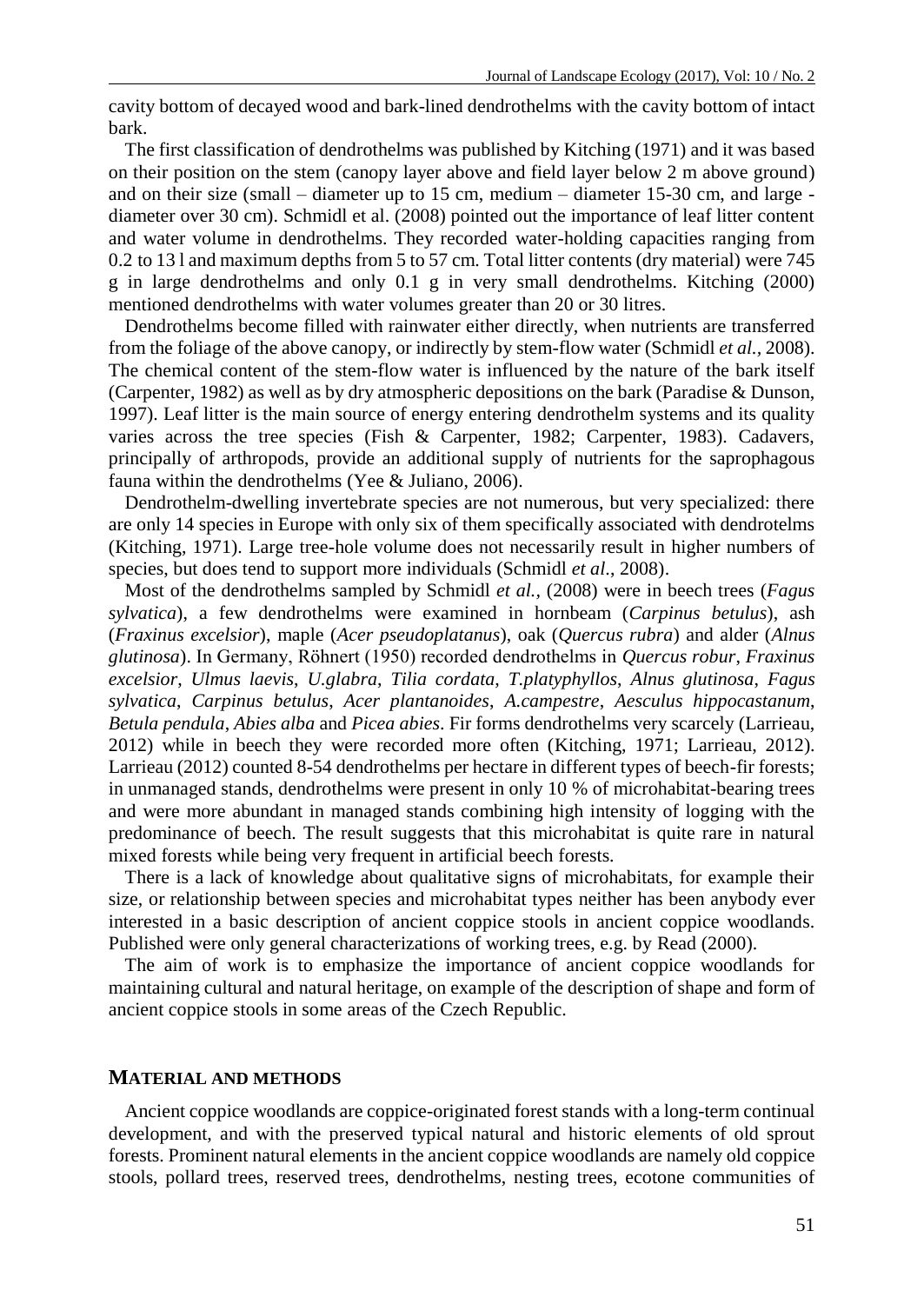Maděra, P., Slach, T., Úradníček, L., Lacina, J., Černušáková, L., Friedl, M., Řepka, R., Buček, A.: Tree shape and form in ancient coppice woodlands

forest margins, forest openings, and important plant and animal species. The ancient coppice stool is a multi-stem tree of coppice origin, where the original stump is no more visible and the stools are structured in a circle or in an ellipse of large diameter.

We searched for the presence of ancient coppice stools and dendrothelms (two most typical features of ancient coppice woodlands) during the preliminary inventory of ancient coppice woods in selected areas of the Czech Republic and we collected data from the following localities of ancient coppice woodlands:

Moravsko-krumlovský les (49.03094N, 16.35846E), Bohutický les (48.99673N, 16.31410E), Pustina u Kadova (48.97319N, 16.29059E), Nesovice (49.13895N, 17.08502E), Hvozdec – Želešický háj (49.1093N, 16.5835E), Střelický les (49.1367N, 16.5165E), Přední kout (48.9763N, 16.7670E), Pekárna (49.2094N, 16.5097E), Hodonínská dúbrava (48.88927N, 17.09064E), Drahonín (49.42049 N, 16.27431 E), Synalov (49.42698 N, 16.42510 E), Křeptov (49.44835 N, 16.36843 E), Květnice (49.35298 N, 16.42020 E), Svídovec (49.38153 N, 16.46720 E), Lesoňovice (49.51883 N, 16.29954 E), Smrček (49.45813 N, 16.29272 E), Býšovec (49.47634 N, 16.28181 E), Nad Hlubokým (49.57845 N, 16.30089 E) and Blatiny (49.64717 N, 16.08792 E). All localities belong to stored forests of coppice origin. For a comparison, we added one locality from Romania in the Banat Mts., where Czech villages established by Maria Theresa in 1820 still exist, whose inhabitants actively coppiced the surroundings forests (Maděra *et al*., 2014).

In each locality, we recorded up to 10 biggest ancient coppice stools, by which we estimated the species, counted the number of stems and measured the girth of the whole stool near the ground.

Dendrothelms were recorded randomly from all trees in the locality. We measured and recorded the following characteristics: presence of water, depth of water, depth of litter, orifice size (length, width and depth), vertical position (basal, stem and crown, by the basal position we distinguished the position among stools, among root buttresses and in stump), horizontal position (central and lateral), and position of orifice (horizontal, vertical and inclined). Subsequently, the orifice area (as area of ellipse) and cavity volume (as elliptic cylinder) were calculated.

The similarity of localities with the highest occurrence of oak ancient coppice stools was tested by ANOVA.

#### **RESULTS**

### **Ancient coppice stools**

We recorded 135 ancient coppice stools of 13 tree species (Tab. 1). Species most abundant in the Czech localities were *Quercus petraea* (33.6 %), *Quercus robur* (29.0 %), *Fagus sylvatica* (8.4 %) and *Carpinus betulus* (8.4 %). In Banat, most abundant species were *Fagus sylvatica* (42.9 %), *Carpinus betulus* (39.2 %) and *Acer campestre* (17.9 %).

As to parameters measured in ancient polycormons (ancient coppice stools), the largest circumference (Tab. 2, Fig. 1) was found in a pedunculate oak (*Quercus robur*) - 1446 cm; another tree with the circumference over nine metres was hornbeam (*Carpinus betulus*). The highest number of coppice stems shooting from one individual of ancient coppice polycormon (Tab. 2, Fig. 2) totalled 42 in beech (*Fagus sylvatica*) and 31 in hornbeam (*C.betulus*) on the actively coppiced site in Banat. In over-aged coppices (stored coppice woods) on the Czech sites, the highest number of stems was recorded in elm (*Ulmus glabra*) – 17, lime (*Tilia cordata*) – 11, and oak (*Quercus petraea*) – 10.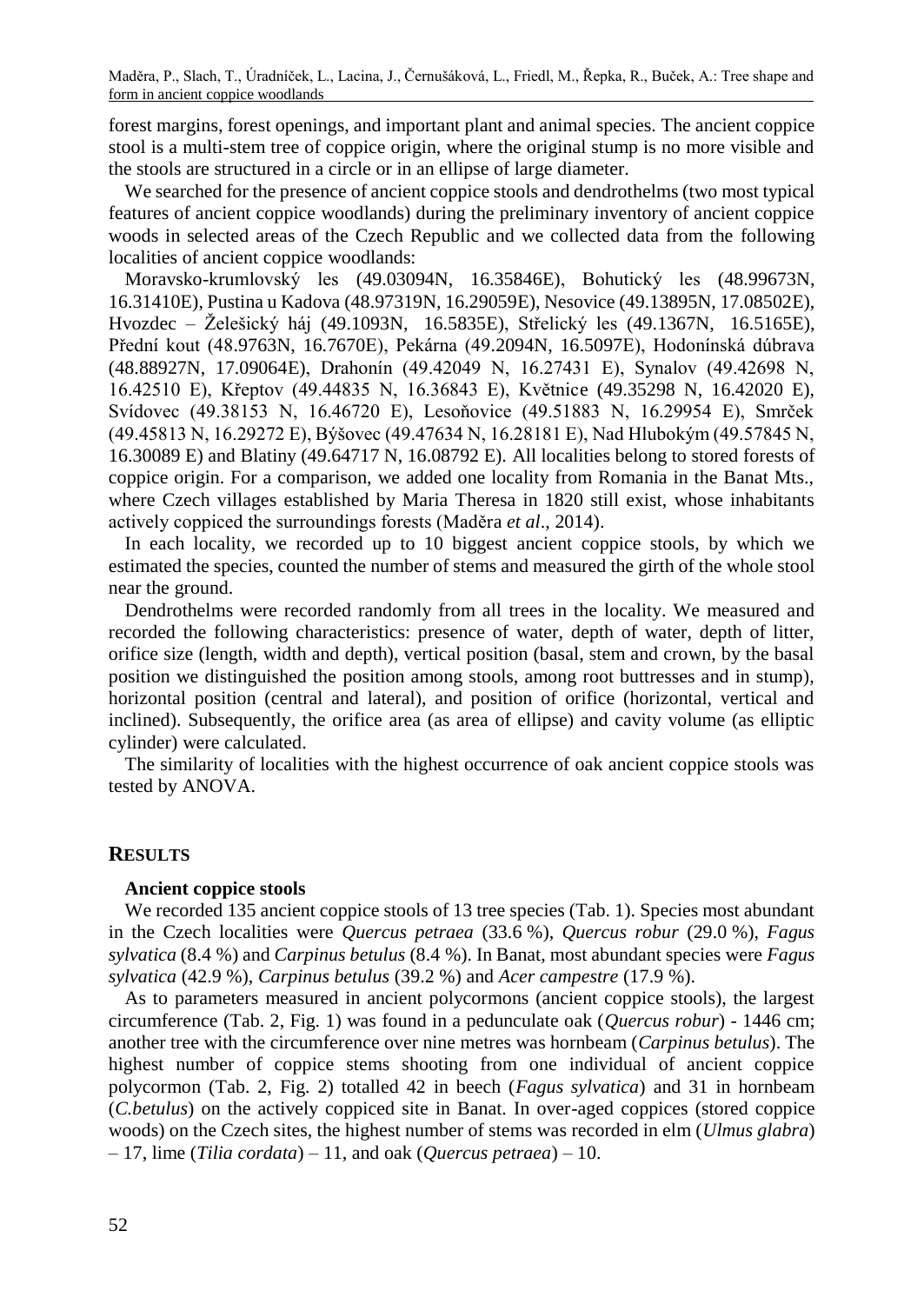|                     | <b>Czech</b> localities |          | Banat Mts.   |      |  |
|---------------------|-------------------------|----------|--------------|------|--|
|                     | No of stools            | $\%$     | No of stools | $\%$ |  |
| Acer campestre      | 8                       | 7.5      | 5            | 17.9 |  |
| Acer platanoides    | 2                       | 1.9      |              |      |  |
| Acer pseudoplatanus | 3                       | 2.8      |              |      |  |
| Carpinus betulus    | 9                       | 8.4      | 11           | 39.2 |  |
| Fagus sylvatica     | 8                       | 7.5      | 12           | 42.9 |  |
| Quercus petraea     | 36                      | 33.6     |              |      |  |
| Quercus pubescens   |                         | 0.9      |              |      |  |
| Quercus robur       | 31                      | 29.0     |              |      |  |
| Robinia pseudacacia | 1                       | 0.9      |              |      |  |
| Sorbus torminalis   | 1                       | 1,149425 |              |      |  |
| Tilia cordata       | 5                       | 4.7      |              |      |  |
| Ulmus glabra        | 1                       | 0.9      |              |      |  |
| Ulmus laevis        |                         | 0.9      |              |      |  |

**Table 1: Species composition of ancient coppice stools in Czech localities and Banat Mts.**

**Table 2: The largest recorded stool circumference and the number of stems in stool according to the tree species**

|                     | Stool girth [cm] | No. of stems   |  |  |
|---------------------|------------------|----------------|--|--|
| Acer campestre      | 454              | 7              |  |  |
| Acer platanoides    | 275              | 8              |  |  |
| Acer pseudoplatanus | 750              | 8              |  |  |
| Carpinus betulus    | 980              | 31             |  |  |
| Fagus sylvatica     | 785              | 42             |  |  |
| Quercus petraea     | 850              | 10             |  |  |
| Quercus pubescens   | 243              | 6              |  |  |
| Quercus robur       | 1446             | 7              |  |  |
| Robinia pseudacacia | 337              | $\mathfrak{D}$ |  |  |
| Sorbus torminalis   | 72               | 2              |  |  |
| Tilia cordata       | 857              | 11             |  |  |
| Ulmus glabra        | 790              | 17             |  |  |
| Ulmus laevis        | 569              |                |  |  |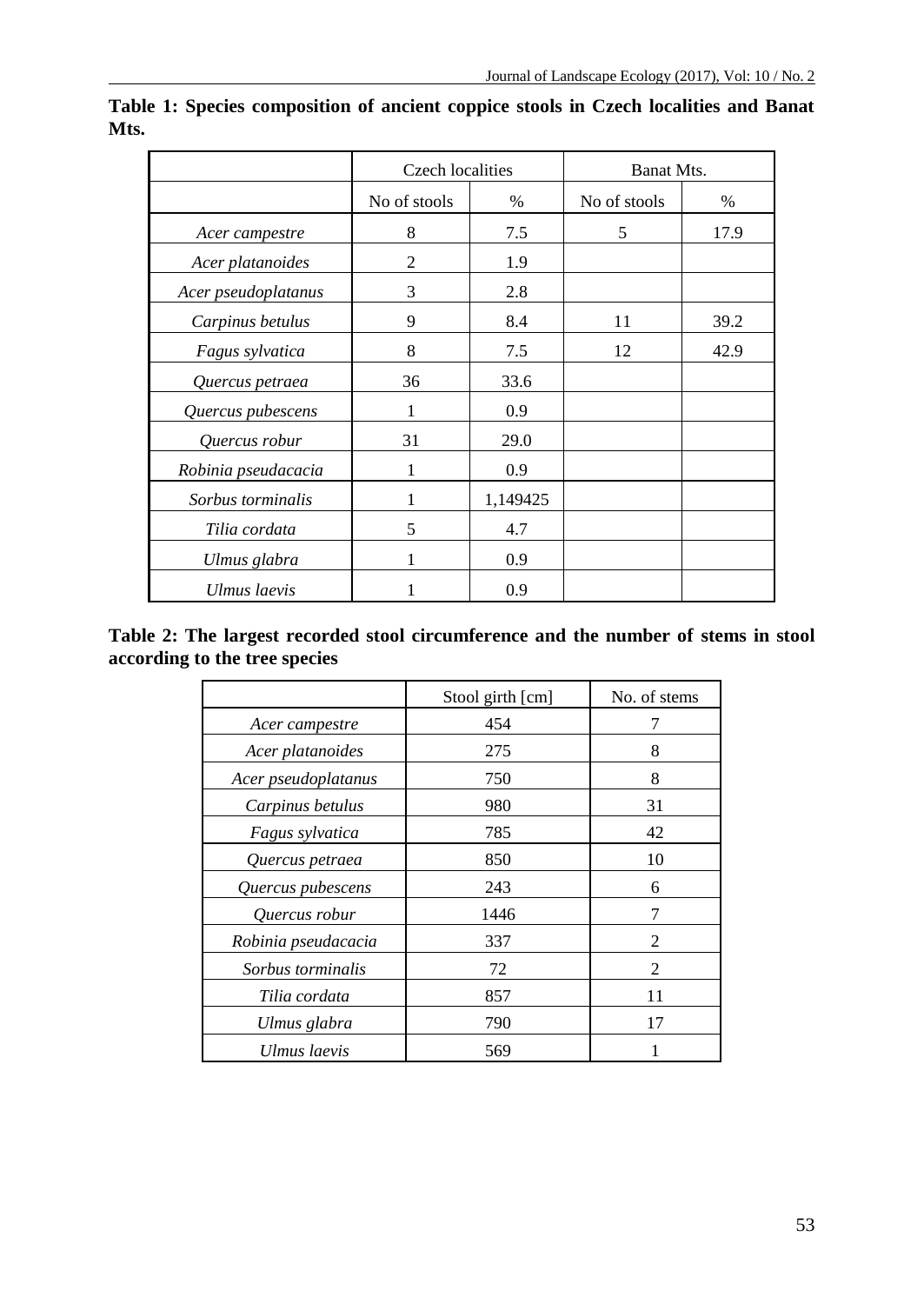**Fig. 1: Variability of coppice stems numbers per one ancient polycormon by tree species**



**Fig. 2: Variability of ancient polycormon girths measured at ground by tree species**



*Legend (Fig. 1 and 2): BK beech, HB hornbeam, DBZ sessile oak, JLMH Scotch elm, JVB field maple, DBL pedunculate oak, JLMV European white elm, LPM small-leaved linden, JVM Norway maple, AK black locust, JVK sycamore maple, DBP pubescent oak, JŘB wild service tree*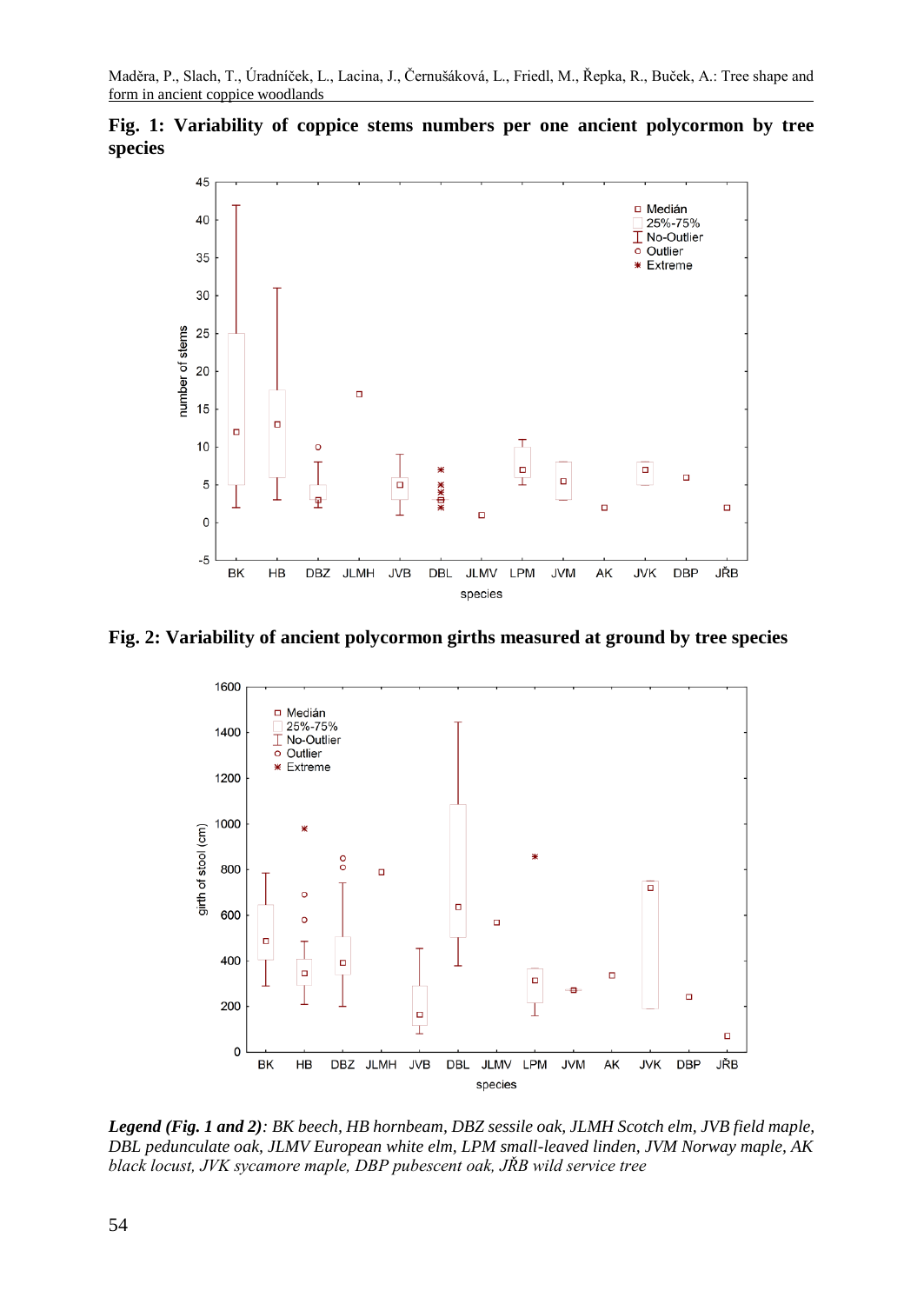Sometimes, the ancient polycormons create "stool heads", which are swollen stem bases coming to existence through vigorous development of callus following the repeated cut back of coppice shoots (Fig. 3). Well-developed stool heads are a distinctive and very impressive feature of some ancient polycormons (Fig. 4).

**Fig. 3: The stem cross-section of small-leaved linden (***Tilia cordata***) shows callus vigorously growing after stem injury, which started to create a stool head.**



**Fig. 4: A well-developed stool head of pedunculate oak (***Quercus robur***)**

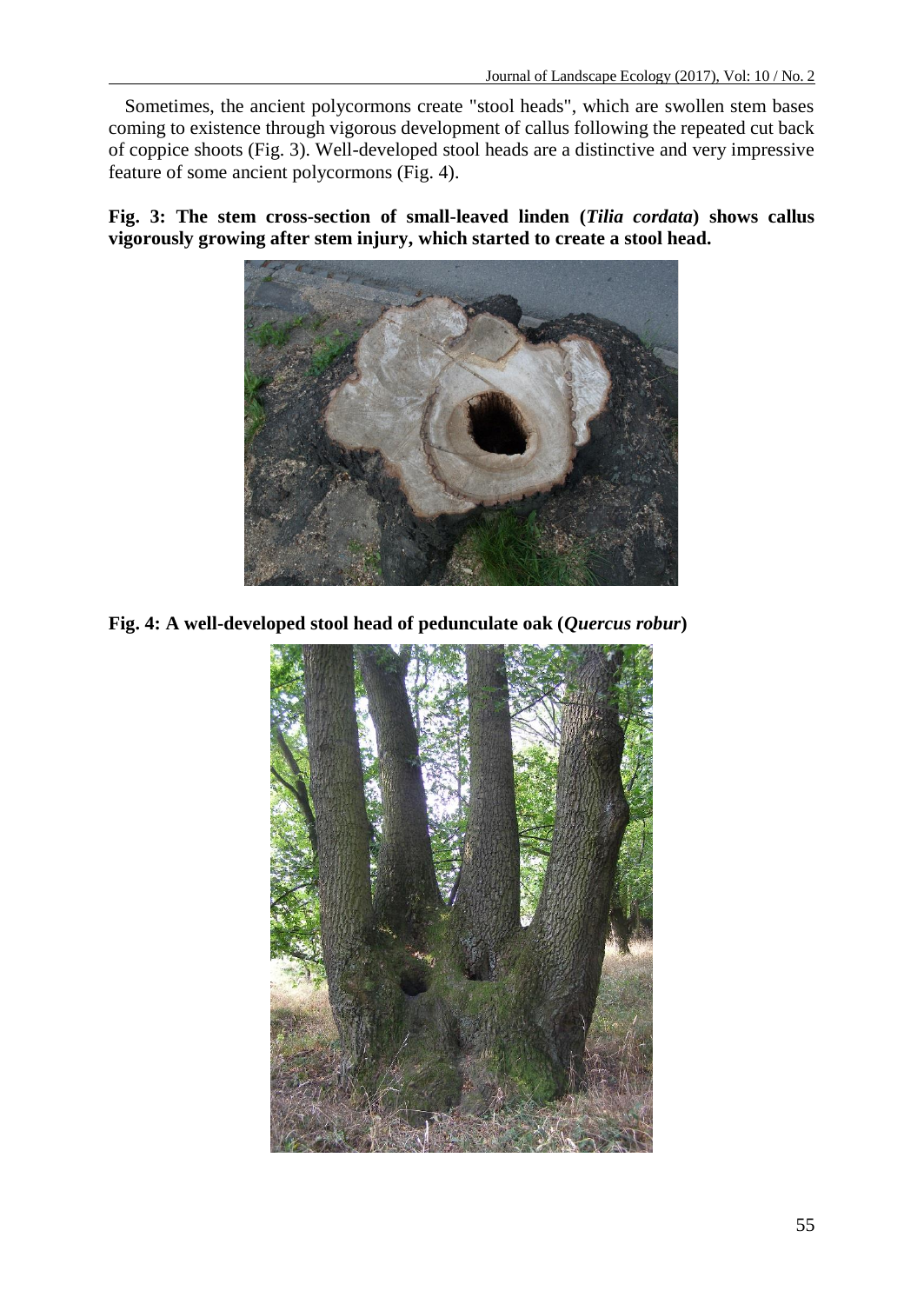Maděra, P., Slach, T., Úradníček, L., Lacina, J., Černušáková, L., Friedl, M., Řepka, R., Buček, A.: Tree shape and form in ancient coppice woodlands

Comparing the girths of ancient coppice polycormons and the numbers of coppice stems by the sites, we can see that the Hodonínská Dúbrava (in girth of ancient coppice stools) and Banat (in number of coppice stems) localities statistically significantly differ from other sites in the Czech Republic. Clearly, although not statistically significantly, differ from the remaining Czech localities in the polycormon girth also the sites of Lesonický les Forest and Pustina u Kadova (Figs. 5 and 6).





**Fig. 6: Comparison of the similarity of the number of coppice stems in ancient coppice polycormons on selected sites**

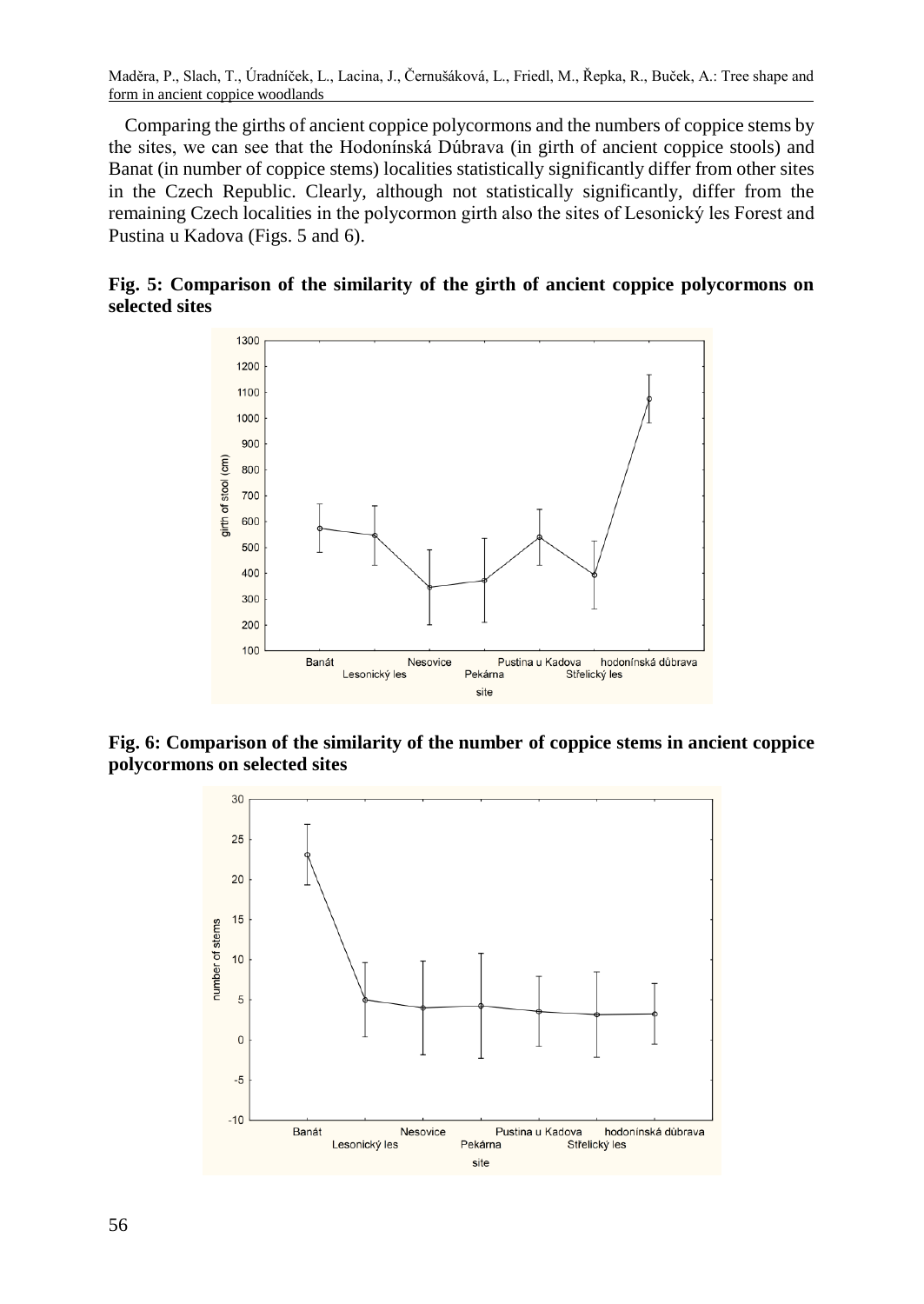# **Dendrothelms**

We recorded a total of 80 dendrothelms in nine tree species. Most of them were found on the polycormons of *Quercus petraea* (64 %), which were followed by *Quercus robur* (10 %), *Acer campestre* (9 %) and *Carpinus betulus* (8 %). Other tree species (*Fagus sylvatica*, *Quercus cerris, Acer pseudoplatanus, Acer platanoides, Tilia cordata*) exhibited only single occurrences.

As to the size of dendrothelms (Tab. 3), we can state that the smallest ones are most abundant while the abundance of dendrothelms decreases with their increasing size. Orifice size was most frequently up to 100 cm<sup>2</sup> with the largest one of 5220 cm<sup>2</sup> being observed in beech. Cavity depth most often ranged from 10 to 20 cm with a maximum of 75 cm in Turkey oak. The most frequently occurring cavity volume was calculated as up to 5 l with the largest one of 261 litres being recorded in beech.

More than half of dendrothelms contained water only temporarily, which dried up during the year; 58 % of dendrothelms did not contain water at the time of survey. In water-containing dendrothelms, the most frequently observed level depth was up to 10 cm with the deepest water level recorded at 33 cm. No litter was found in 64 % of dendrothelms and if some litter occurred, it was most often up to a depth of 10 cm, 33 cm at the most.

As to the typification of dendrothelms, 81 % of them are located on the polycormon base and only 19 % are located on the stem. No dendrothelms were observed in the crown. Basal dendrothelms were mostly of stump origin (54 %), 40 % of them were located in the middle between the polycormon stems, and only 6 % of dendrothelms occurred between buttresses. 64 % of dendrothelms were lateral and 36 % were central. More than a half of dendrothelms (55 %) exhibited horizontally positioned orifice, which indicates they are open and replenished with atmospheric water. Only 15 % of dendrothelms showed vertically positioned orifice and are replenished only by water flowing down the stem. Inclined orifice was recorded in 30 % of dendrothelms, which can be thus at least partly replenished also by precipitation water.

| Orifice area $\lceil$ cm <sup>2</sup> $\rceil$ |                | Cavity depth [cm] |    | Water depth [cm] |    | Litter depth [cm] |    | Cavity volume [1] |          |
|------------------------------------------------|----------------|-------------------|----|------------------|----|-------------------|----|-------------------|----------|
| $1 - 100$                                      | 25             | $1 - 10$          | 10 | $\Omega$         | 46 | $\Omega$          | 51 | $0-1$             | 18       |
| 101-200                                        | 13             | $11 - 20$         | 24 | $1-10$           | 18 | $1-10$            | 14 | $1,1-5$           | 27       |
| 201-300                                        | 13             | $21 - 30$         | 19 | 11-20            | 12 | $11-20$           | 10 | $5,1-10$          | 11       |
| 301-400                                        | $\overline{4}$ | $31-40$           | 15 | 21-30            | 2  | $21 - 30$         | 2  | $10,1-20$         | 9        |
| 401-500                                        | 5              | $41 - 50$         | 6  | $31-40$          | 2  | $31-40$           | 2  | $20,1-50$         | 8        |
| 501-1000                                       | 10             | $51-60$           | 3  |                  |    |                   |    | $50,1-100$        | 5        |
| 1001-2000                                      | 8              | 61-70             | 2  |                  |    |                   |    | 100,1-200         | $\theta$ |
| 2001-3000                                      | $\theta$       | 71-80             | 1  |                  |    |                   |    | 200,1-300         | 1        |
| 3001-4000                                      | 1              |                   |    |                  |    |                   |    |                   |          |
| 4001-5000                                      | $\theta$       |                   |    |                  |    |                   |    |                   |          |
| 5001-6000                                      | 1              |                   |    |                  |    |                   |    |                   |          |

**Table 3: Frequency of the occurrence of individual dendrothelm features**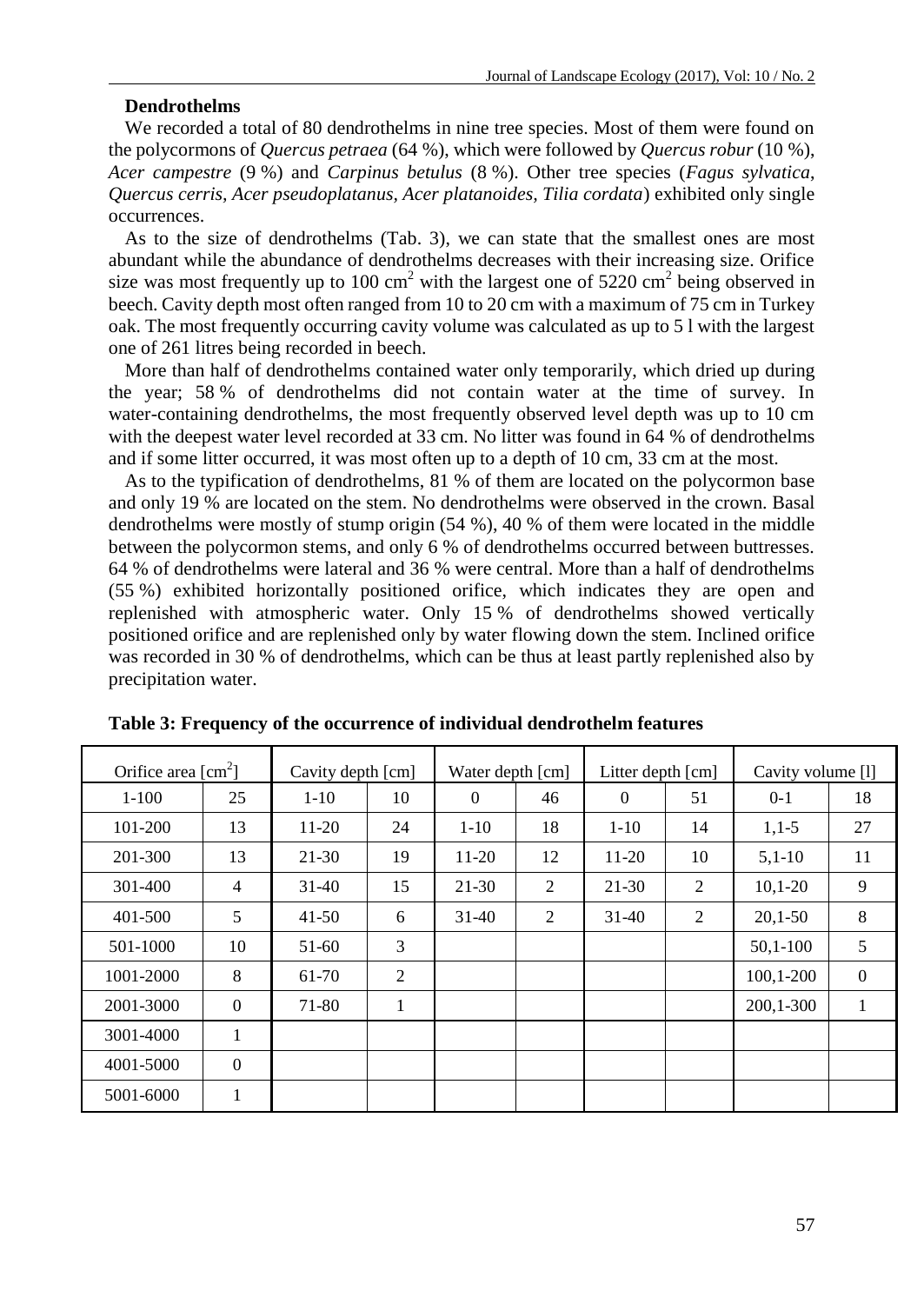# **DISCUSSION**

The forms of "worked" or "working trees" were defined by Read (2000). However, in scientific literature, quantitative information about the shape of such tree forms, especially coppice stools, is missing. Ancient coppice stools are the most important feature of ancient coppice woodlands and they deserve increased attention. Vrška *et. al*., (2016) distinguished circular, compact and oblong or jagged shape according to the projection of individual buffers around the stools. They surveyed the number of stems in oak (*Quercus petraea*) polycormons simultaneously on two sites of ancient coppice wood - Lipina and Šobes (Podyjí NP, Czech Republic). Only 25 % of trees were single-stemmed; two-, three- and four-stemmed stools predominated and the highest number of stems in the stool was 14. Nevertheless, as shown by our results from the Romanian Banat, polycormons in long-term and actively managed coppices can exhibit up to multiples of stem numbers, by which they can be easily distinguished from stored coppice forests.

As one of the largest polycormons found in the above surveyed sites, Vrška *et al*., (2016) mention a seven-stemmed polycormon of oak (*Quercus petraea*) with a diameter at the base of nearly 5 metres. Thus, they recorded somewhat higher numbers and larger sizes than were our research results in oak. Nevertheless, the largest diameters of ancient coppice polycormons mentioned in scientific literature are those published by Piggot (1989) for small-leaved linden (*Tilia cordata*) - 6-8 m, occurring on many sites in north Lancashire and in the Lake District, UK.

It seems that antiquity of localities with coppice woodlands can be quickly determined and mutually compared exactly according to the size of several largest polycormons. Polycormon girth at the base, or in other words, the diameter of imaginary circle formed by individual stems of the polycormon, is directly proportional to age during which it was coppiced (Piggot, 1989; Vrška *et al.*, 2016). This corresponds to our results when we recorded significant differences between individual sites; from this point of view, the sites surveyed by Vrška *et al*., (2016) in the Podyjí National Park are even more ancient.

Age of ancient polycormons can be determined only with difficulties and can be only estimated. Piggot (1989) published the first method for estimating the age of coppice polycormons, which was based on extrapolation between the growth of polycormons of limes (*Tilia cordata*) and maiden trees. By comparing the growth of lime sprouts of known-age, he determined the diameter of circular polycormon at the base to be by 1.8 times larger than the diameter of maiden tree stem of the same age at breast height. This is how he estimated the age of the bulkiest lime polycormons by comparing them with the maiden trees of diameter at breast height by 1.8 smaller to be 1300 - 1900 years. Rackham (1986) described ancient European ash (*Fraxinus excelsior*) coppice stools, which were found to be thousands of years old. Vrška *et al*., (2016) published their own method of age estimation and mentioned the polycormon of oak (*Quercus petraea*) with 7 stems and stool diameter at ground up to 5 m, which was  $825 \pm 145$  (SE) years old. It seems however that these estimates may be somewhat overstated. Coppice polycormons of beech with the diameter of 2.5 m observed in Banat are most likely older than 200 years because the area was colonized as late as in 1820 (Maděra *et al*., 2014).

Similarly valued can be the good condition of the sites of ancient coppice woodlands according to the representation of multi-stemmed polycormonons. Vrška *et al.,* (2016) mentions the representation of multi-stemmed polycormons on the surveyed localities with very well preserved ancient coppice woods at 75 %. The more single-stemmed individuals is in the stand, which came to existence through the thinning of the original polycormons, the less representative and preserved is the site.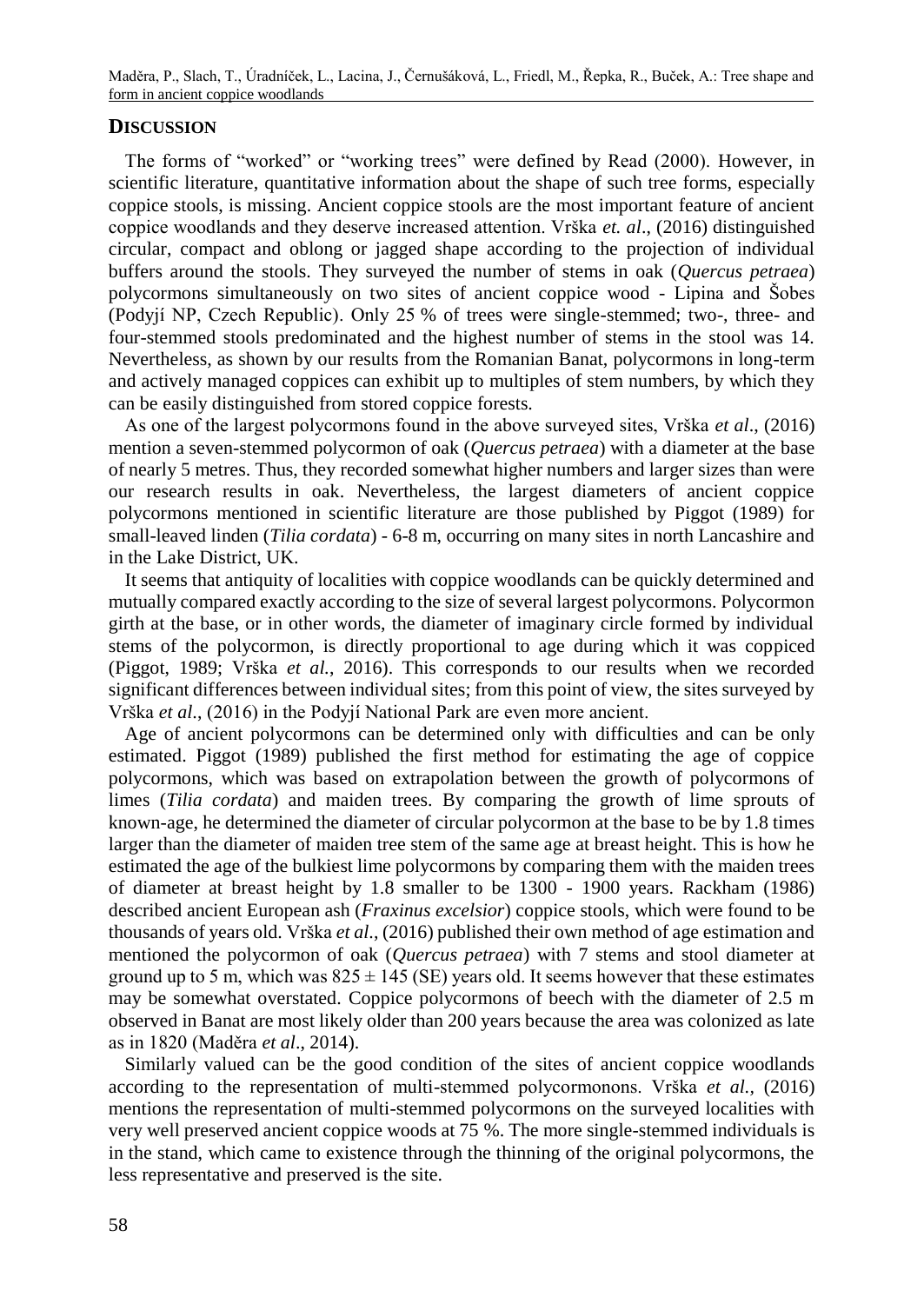The key question is whether the ancient coppice stool can be rejuvenated, i.e. whether it can become overgrown with sprouts again if the polycormon-creating stems would be cut down. Rackham (2003) noted the commonly held belief that coppice stools would not sprout if they were last cut more than 40 years ago. It should be a handicap for the restoration of coppicing in ancient coppice woodlands. Matula et al. (2012) disapprove with this argument because they observed the re-sprouting ability in oak (*Quercus petraea*), lime (*Tilia cordata*) and hornbeam (*Carpinus betulus*) at 61,1 %, 100 % and 93.8 %, respectively in trees old 90 years. Kuličková (2016) recorded similar values in 110-year-old oaks. Results of Pyttel *et al*., (2013) indicate that the re-sprouting ability of 80–100 year old oak trees originating from the former coppice management is still high and little influenced by harvesting methods. Thus, it seems that the management of ancient coppice woodlands and ancient coppice stools, respectively, could be based on their active re-coppicing.

Field research studies indicate that dendrothelms represent a tree microhabitat type intrinsically linked with the coppice system of management. Their development starts most frequently after extraction of stem from the polycormon, which is documented by 54 % of stump-originated dendrothelms. Development of receptacle between polycormon stems is another quite frequent mode (40 %). Many works deals with dendrothelms as habitats for various kinds of organisms (a list of ca. 30 works was published by Kitching (2000), but only a few studies are focused on the proper description, characteristics and occurrence of dendrothelms (Kitching, 1971; Kitching, 2000; Schmiedl *et al*., 2008; Larrieu *et al*., 2012). No detailed study was however found in scientific literature that would tackle the occurrence of dendrothelms in coppice-originated forests. Coppice woods are clearly dominated by dendrothelms occurring up to 1 metre above ground while according to Kitching (2000), it was only about 50 % in the beech forest Wytham Woods near Oxford. Kitching (2000) also describes the occurrence of individual dendrothelm types and estimates 1.1 dendrothelm per hectare. Larrieau (2012) counted 8 to 54 dendrothelms per hectare in different types of beech-fir forests, dendrothelms were present in unmanaged stands in only 10 % of microhabitat-bearing trees and were more numerous in managed stands, which combine high logging intensity with the predominance of beech. This result suggests that the microhabitat is quite rare in natural mixed forests, while it is occurring very frequently in artificial beech forests.

# **CONCLUSION**

The ancient coppice stools need more precise investigation focused on their age, sprouting capacity of individual tree species at different age under different light and site conditions based on not only descriptive but also statistically designed research.

The importance of ancient coppice woodlands for the occurrence of dendrothelms as "natural microcosms" (Schmidl *et al*., 2008) was described and new questions were raised. Two papers published (Schmidl *et al*., 2008; Larrieu *et al*., 2012) are focused on the comparison of the occurrence of dendrothelms in unmanaged and managed stands. Their results clearly indicated higher abundance of this microhabitat type in managed forests but did not investigate coppice woodlands. According to our preliminary descriptive findings, coppicing is the most important forestry technique that supports the development of dendrothelms.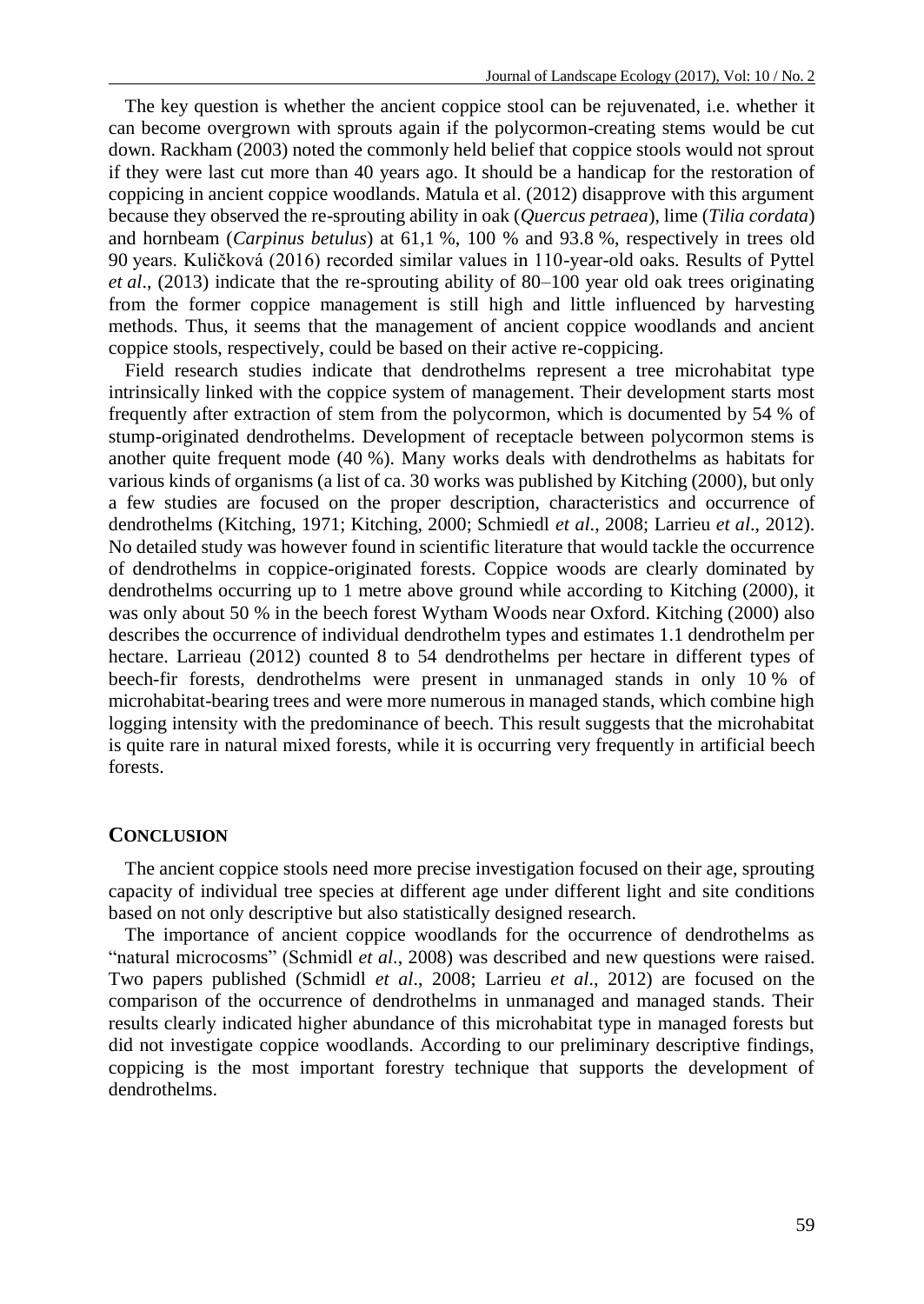# **ACKNOWLEDGEMENT**

The paper is a product of the project "Ancient coppice woodlands and their significance and sustainability in the cultural landscape" supported by the Ministry of Culture of the Czech Republic (identification code DF13P01OVV015).

# **REFERENCES**

Bretholz, B. ed., (1930). *Das Urbar der Liechtensteinischen Herrschaften Nikolsburg, Durnholz, Lundenburg, Falkenstein, Feldsberg, Rabensburg, Mistelbach, Hagenberg und Gnadendorf aus dem Jahre 1414*. Anstalt für Sudetendeutsche Heimatforschung, Reichenberg und Komotau.

Brown, A.H.F., Oosterhuist, L., (1981). The role of buried seed in coppice woods. *Biological Conservation*, 21 (1): 19–38.

Brown, N., Fisher, R., (2009). *Trees outside woodlands*. A report to the Woodlands Trust. 30 pp.

Carpenter, S.R., (1982). Stemflow chemistry: effects on population dynamics of detritivorous mosquitoes in tree-hole ecosystems. *Oecologia*, 53: 1–6.

Carpenter, S. R., (1983). Resource limitation of larval tree hole mosquitoes subsisting on beech detritus. *Ecology*, 64: 219–22.

Cateau, E., Larrieu, L., Vallauri, D., Savoie, J.M., Touroult, J., Brustel, H., (2015). Ancientness and maturity: Two complementary qualities of forest ecosystems. *Comptes Rendus Biologies*, 338: 58–73.

Clare, T., Bunce, R.G.H., (2006). The potential for using trees to help define historic landscape zones: a case study in the English Lake District. *Landscape and Urban Planning*, 74: 34–45.

Cousins, S.J.M., Duval, A.E., (2012). Management approaches for protected areas of cultural and biological significance: The beech pollards of Aiako Harria Natural Park. In: DuVal A, Muruetagoiena T, Ashton MS *Multiple-use management of protected natural areas: Integrating conservation, restoration and recreation in the Spanish Basque Country*. (pp 127–153), Yale University, New Haven, CT, United States,.

Cullotta, S., Barbera, G., (2011). Mapping traditional cultural landscapes in the Mediterranean area using a combined multidisciplinary approach: Method and application to Mount Etna (Sicily; Italy). *Landscape and Urban Planning*, 100: 98–108.

Fish, D., Carpenter, S. L., (1982). Leaf litter and larval mosquito dynamics in tree-hole ecosystems. *Ecology*, 63: 283–288.

Glaves, P., Rotherham, I.D., Wright, B., Handley, Ch., Birbeck, J., (2009a). *Field Surveys for Ancient Woodlands: Issues and Approaches.* A Report to the Woodland Trust. Hallam Environmental Consultants Ltd., Biodiversity and Landscape History Research Institute and Geography, Tourism and Environment Change Research Unit, Sheffield Hallam University.

Glaves, P., Rotherham, I.D., Wright, B., Handley, Ch., Birbeck, J., (2009b). *The identification of ancient woodland: demonstrating antiquity and continuity- issues and approaches.* A Report to the Woodland Trust. Hallam Environmental Consultants Ltd., Biodiversity and Landscape History Research Institute and Geography, Tourism and Environment Change Research Unit, Sheffield Hallam University.

Kadavý, J., Kneifl, M., Servus, M., Knott, R., Hurt, V., Flora, M., (2011). *Coppice and*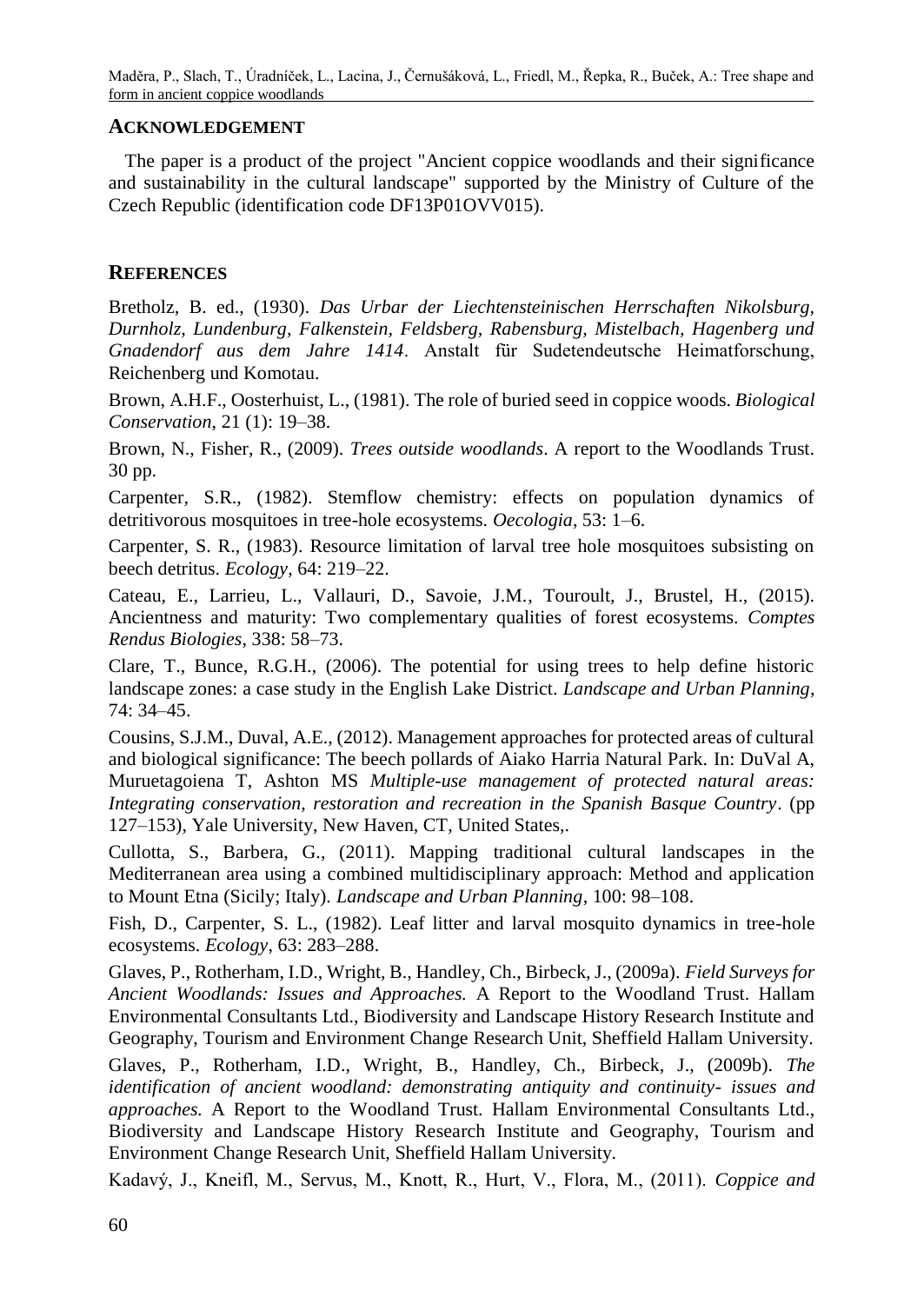*coppice with standards forests – adequate forest management alternative for small and middle forest owners – general starting points.* Lesnická práce, Kostelec nad Černými lesy.

Kitching, R.L., (2000). *Food webs and container habitats. The natural history and ecology of phytotelmata.* Cambridge University Press, UK, 431 pp.

Kitching, R.L., (1971). An ecological study of water-filled tree-holes and their position in the woodland ecosystem. *Journal of Animal Ecology*, 40: 281–302.

Kraus, D., Bütler, R., Krumm, F., Lachat, T., Larrieu, L., Mergner, U., Paillet, Y., Rydkvist, T., Schuck, A., Winter, S., (2016). *Catalogue of tree microhabitats – Reference field list Integrate+ Technical Paper*, 16pp.

Kuličková, B., (2016). *Hodnocení pařezové výmladnosti v městských lesích Moravský Krumlov* (in Czech). Bachelor thessis, Mendel University, Brno.

Larrieu, L., Cabannettes, A., Lachat, T., Paillet, Y., Winter, S., Bouget, C., Deconchat, M., (2014). Deadwood and tree microhabitat dynamics in unharvested temperate mountain mixed forests : a life-cycle approach to biodiversity monitoring. *Forest Ecology and Management*, 334: 163-173.

Larrieu, L., Cabannettes, A., Delarue, A., (2012). Species, live status, and diameter are important tree features for diversity and abundance of tree microhabitats in subnatural montane beech-fir forests. Canadian *Journal of Forest Research*, 42: 1433-1445.

Maděra, P., Kovář, P., Romportl, D., Buček, A., Lacina, J., Kučera, A., Holík, L., Dundek, P., Marosz, K., Mikita, T., Klimánek, M., Řepka, R., Hrubý, Z., Koutecký, T., Šebesta, J., Volařík, D., Úradníček, L., Šenfeldr, M., Dreslerová, J., Friedl, M., Černušáková, L., Hamanová, M., Klvač, P., Machala, M., Honzová, M., Boček, S., Matula, R., Pákozdiová, M., Vojta, J., Veselý, A., Wiesner, P., Drhovská, L., Klárová, M., Chuman, T., Rákosníková, A., Čermák, J., Ružbatský, V., Šantrůčková, M., Havlíček, M., Skokanová, H., Fanta, V., Trnka, F., Brestovanský, J., Pech, P., Poubová, A., Stejskal, R., (2014). *Czech villages in Romanian Banat: landscape, nature, and culture.* Mendelova univerzita v Brně, Brno, 348 pp.

Maděra, P., Machala, M., Slach, T., Friedl, M., Černušáková, L., Volařík, D., Buček, A., (2016). Distribution of ancient coppice woodlands in the Czech Republic. *iForest – Biogeosciences and Forestry*, submitted.

Matula, R., Svátek, M., Kůrová, J., Úradníček, L., Kadavý, J., Kneifl, M., (2012). The sprouting ability of the main tree species in Central European coppices: implications for coppice restoration. *European Journal of Forest Research*, 131: 1501–1511.

Mitchell, P.L., (1989). Repollarding large neglected pollards: A review of current practice and results. *Arboricultural Journal*, 13 (2): 125**–**142.

Mölder, A., Schmidt, M., Engel, F., Schönfelder, E., Schulz, F., (2015). Bryophytes as indicators of ancient woodlands in Schleswig-Holstein (Northern Germany). *Ecological Indicators*, 54: 12–30.

Müllerová, J., Szabo, P., Hédl, R., (2014). The rise and fall of traditional forest management in southern Moravia: A history of the past 700 years. *Forest Ecology and Management*, 331: 104–115.

Ouin, A., Cabanettes, A., Andrieu, E., Deconchat, M., Roume, A., Vigan, M., Larrieu, L., (2015). Comparison of tree microhabitats abundance and diversity in the edges and interior of small temperate woodlands. *Forest Ecology and Management*, 340: 31-39.

Paradise, C.J., Dunson, W.A., (1997). Effects of dissolved water cations on tree-hole insect communities. *Annals Entomological Society of America*, 90: 798–805.